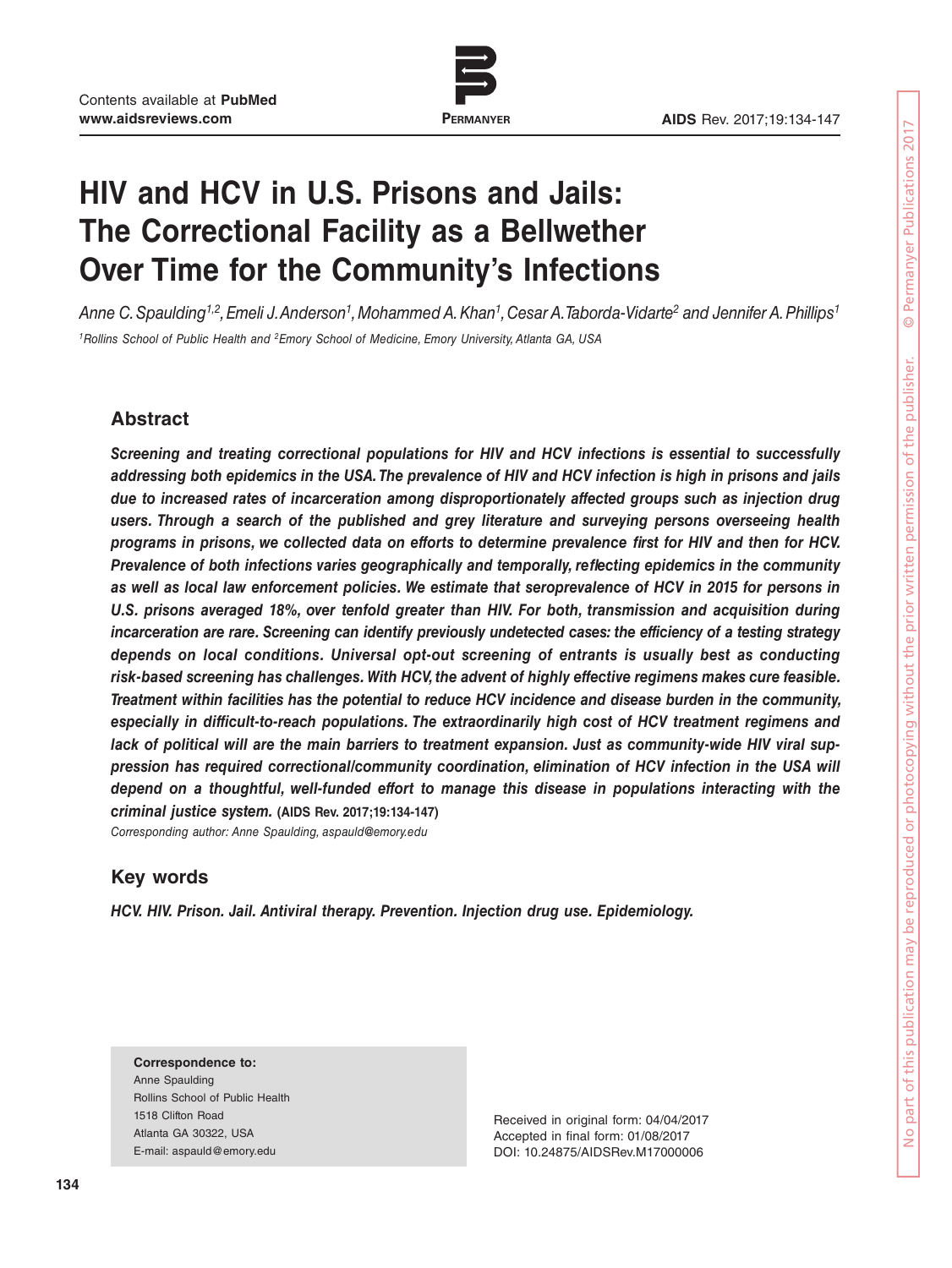# **Introduction**

Blood-borne pathogens such as HIV and HCV disproportionately affect correctional facility populations. Infection with both is strongly associated with percutaneous drug use. People who inject drugs (PWID) are arrested and incarcerated in the USA more often than the annual national incarceration rate of 9.7 persons per thousand<sup>1</sup>. A longitudinal cohort study in Baltimore demonstrated that 78.6% of PWID were incarcerated over a 10-year period<sup>2</sup>; a more recent North American study showed that PWID had an incarceration rate of 52.5 per 100 person-years<sup>3</sup>. In jurisdictions that proscribe prostitution, transactional sex work is a risk factor for incarceration, HIV and, to a limited extent, HCV. Furthermore, prevalence of infection with both viruses is higher among racial/ethnic minorities and vulnerable groups such as the poor and homeless<sup>4,5</sup> and these groups are also disproportionately incarcerated<sup>1</sup>. In this review we will focus on these infections in prisons (long-term correctional facilities) and jails (institutions for those awaiting trial) in the USA, the country that incarcerates more individuals than any other nation<sup>6</sup>. In 2015, the USA had 10.9 million jail admissions, and 2.2 million persons were incarcerated in the country on any given day<sup>7,8</sup>. Incarcerations have been moderately declining in recent years. Both the number of jail admissions and the number incarcerated peaked in 2008 at 13.6 and 2.3 million respectively7,8. With 40% of jail releasees returning to jail within the same year, the 13.6 million admissions represent 10 million persons<sup>9</sup>. Nonetheless, 10 million individuals constitute a substantial stream of individuals flowing in and out of correctional facilities each year. Addressing the highly prevalent infections of HIV and HCV in the correctional setting is important when trying to gain a comprehensive overview of each epidemic in the USA.

Many have published data on prisons and HIV; less is known about HCV in the criminal justice system. Household surveys such as the National Health and Nutrition Examination Survey (NHANES) miss institutionalized populations and so data on HCV in prisons must come from additional sources. Including HCV prevalence in prisons is essential for estimating the U.S. prevalence for the population as a whole<sup>10-12</sup>. A review of pooled data of all prevalence studies from over two decades estimated that correctional populations had a prevalence of 23% and that 4.6 million cases of HCV were present in the USA12. With approximately 10 million individuals spending

at least part of the year in a correctional institution over most of the last decade<sup>9</sup>, 2.3 million cases of HCV would be present in the correctional population, and the proportion of the national epidemic represented by incarcerated persons would be approximately 50%. Noting a declining prevalence of HCV in prisons in the early part of the  $21<sup>st</sup>$  century, we made a more conservative estimate, tied to one time point: 2006. Our 2014 paper estimated that correctional populations represented 30% of the epidemic<sup>11</sup>.

Furthermore, to understand the geographic distribution of HCV cases, estimates of prevalence in correctional populations and drug rehabilitation centers can help since NHANES does not provide state-level estimates. State-level data on deaths from liver cancer and end-stage liver disease is helpful, but mortality data likely reflects the distribution of the epidemic years ago, since exposure to and death from HCV usually are separated by three or more decades. To understand the leading edge of the epidemic, where new outbreaks are occurring, prison data are helpful. Since most persons in prison go to jail before prison, data from jails may be the best reflection of current trends. Incarceration rates can vary over states, from 280 to 1,050 persons per  $100,000^7$ , and states with higher incarceration rates likely have a greater portion of the epidemic represented by populations under criminal justice supervision. With state-specific data on HCV prevalence and trends, each state could forge a comprehensive plan for hepatitis C eradication.

In this comprehensive review of HIV and HCV surveillance in the carceral setting, we will examine how historically, especially in the USA, prisons and jails have been viewed as a sentinel for the community's rise and fall in HIV prevalence. They also have been a fruitful location for finding untreated cases, most of which were acquired prior to incarceration since transmission is rare after admission. We will explore how well this venue is currently being exploited for using testing as a gateway for diagnosis and treatment<sup>13</sup>. This review will represent an update of an overview on determining prevalence and incidence of HIV in correction facilities performed 15 years ago<sup>14</sup>. The questions asked about HIV will then be applied to HCV. We will compare and contrast the approach towards management of the hepatitis C epidemic in correctional facilities to that of HIV, and how the current cost of HCV treatment may dissuade the testing of correctional populations for HCV.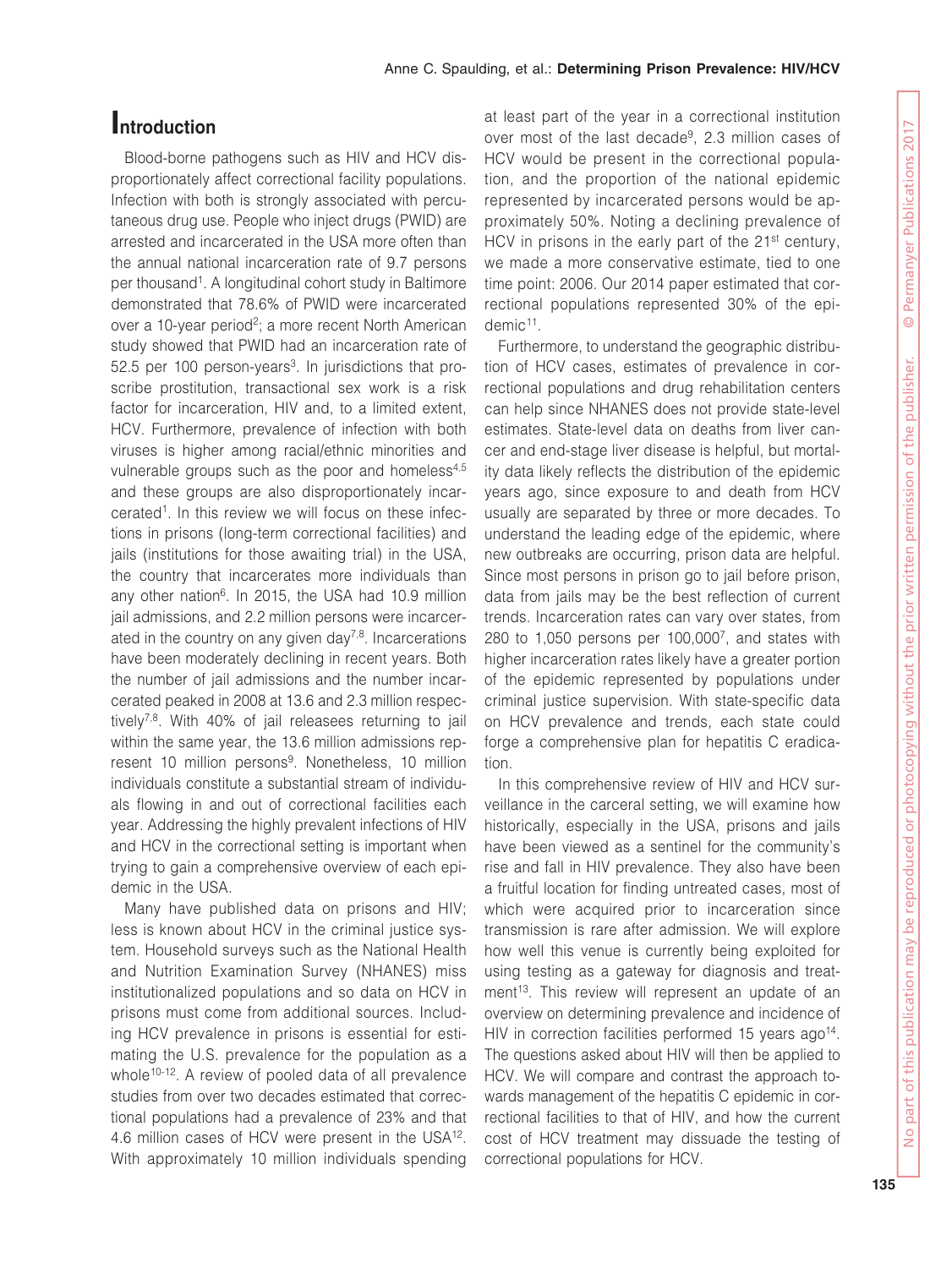#### **Early reports of HIV prevalence in prisons and jails**

"HIV hit correctional facilities early and hit them hard"14. One year after the Centers for Disease Control and Prevention (CDC) first reported acquired immunodeficiency (AIDS) in men, reports of the same syndrome were made from New York State prisons among injection drug users<sup>15</sup>. Nationally, of the first 766 persons living in correctional facilities diagnosed with HIV, 322 (42%) died before release back to the community<sup>16</sup>. By U.S. Supreme Court case law, prisons and jails cannot be deliberately indifferent to recognized health conditions<sup>17</sup>. The lethal disease could not be ignored and serological testing, once available, became widespread in prisons. The first Bureau of Justice Statistics bulletin on HIV in prisons and jails<sup>18</sup> showed how skewed the distribution was geographically. Of the 21,538 infected persons in prisons nationwide in 1993, New York State alone held 8,000 (37.1%). The prevalence in New York City's jail population was 11%, and neighboring Essex County NJ had a prevalence of 37% in its jail. Contemporaneously, the census of persons with HIV in some state prison systems numbered in the single digits.

The mean nationwide prison prevalence of HIV fell from 194 cases per 10,000 persons in 2001 to 146 per 10,000 in 201019. While some may have celebrated this lower prevalence as progress in disease prevention, it likely represented poor survival of the initial AIDS patients in prison. Uptake of effective therapy was slow in prisons, but by the end of the  $20<sup>th</sup>$  century, correctional healthcare services transitioned to prescribing highly active antiretroviral therapy (HAART) per national guidelines<sup>20</sup>. Protease inhibitors were expensive, yet their dramatic ability to suppress the virus resulted in lower hospitalization costs and thus widespread adoption<sup>20</sup>. AIDS deaths plunged in the outside community; a similar drop eventually occurred in prisons<sup>19</sup>. After the mid-1990s, the number of incarcerated persons with HIV did not change appreciably for a decade9. The prison prevalence fell, but the size of prison populations mushroomed, hence the number of people living with HIV (PLWH) in correctional populations hovered around 150,000<sup>9</sup>. One in every six persons in the USA with HIV in 2006 spent part of the year in a correctional facility $9$ . The prevalence of HIV in prisons has since continued to drop: the latest estimate is for 2012, when it was  $1.43\frac{21}{1}$ . This compares to 0.5% in all U.S. men of all races, and 1.0% for Blacks of both genders in 2012<sup>5,22</sup>. Prison and jail populations are now plateauing<sup>7</sup>, which means that the total number

of incarcerated PLWH, and the percentage of the national epidemic represented by incarcerated persons is falling. An explanation of the plateau may be the aging of the HIV epidemic; more persons with HIV are now older than age 50 years, and the crime-prone years are ages 20-45 years. Also, PWID, the most frequently incarcerated HIV risk group, may comprise a smaller proportion of persons who are now acquiring HIV.

# **Routine testing for HIV in prisons and jails**

We performed a PubMed search for review articles on HIV in the incarcerated setting. (See Appendix 1 for search terms.) Testing strategies in correctional facilities yield varying proportions of the population reached (Fig. 1). The CDC published guidelines on HIV testing in correctional facilities in 2009<sup>23</sup>. These guidelines justified routine, voluntary screening for undiagnosed HIV in populations when 0.1% or more of tests identify previously undiagnosed infection. The guidelines recommended opt-out HIV testing over other forms of testing in correctional facilities (both prisons and jails), citing several benefits. Opt-out testing (where the default is to test unless the entrant declines) reaches a far greater portion of the population than opt-in testing<sup>24,25</sup> and testing at entry (versus exit) by staff nurses further improves yield<sup>26</sup>.

Rapid HIV testing in jails appears to be a fruitful strategy for case finding in many jurisdictions<sup>27-30</sup>. A recent systematic review of HIV in incarcerated populations estimated that 22% of inmates were unaware of their diagnosis upon entry to jail or prison $31$ . In another study over a five-year period, spanning 10 jail sites across the USA, a total of 210,267 persons were screened for HIV, with a 0.62% positivity rate<sup>32</sup>.

Many jails do not attempt to screen their populations because of rapid turnover. The median length of a jail stay is 2-5 days, compared to three years in prisons<sup>33</sup>. Testing patterns vary tremendously, even within a state. For example, the number of new HIV infections in young men is increasing in Atlanta, Georgia<sup>5</sup>. County jails in its metropolitan area have been routinely offering opt-out rapid HIV testing since 2011 and the yield of new cases has stayed over 0.5%26. The prevalence of known HIV infection in the Fulton County (GA) jail population has risen over the past few years from  $3\frac{26}{6}$  to > 5% for much of 2016. Meanwhile, the first author of this article has noted that many rural jails in the state do not provide antiviral treatment unless family members bring in medications from home; these same jails tend not to offer routine testing. Jails in other states have similar variability with HIV management<sup>34</sup>.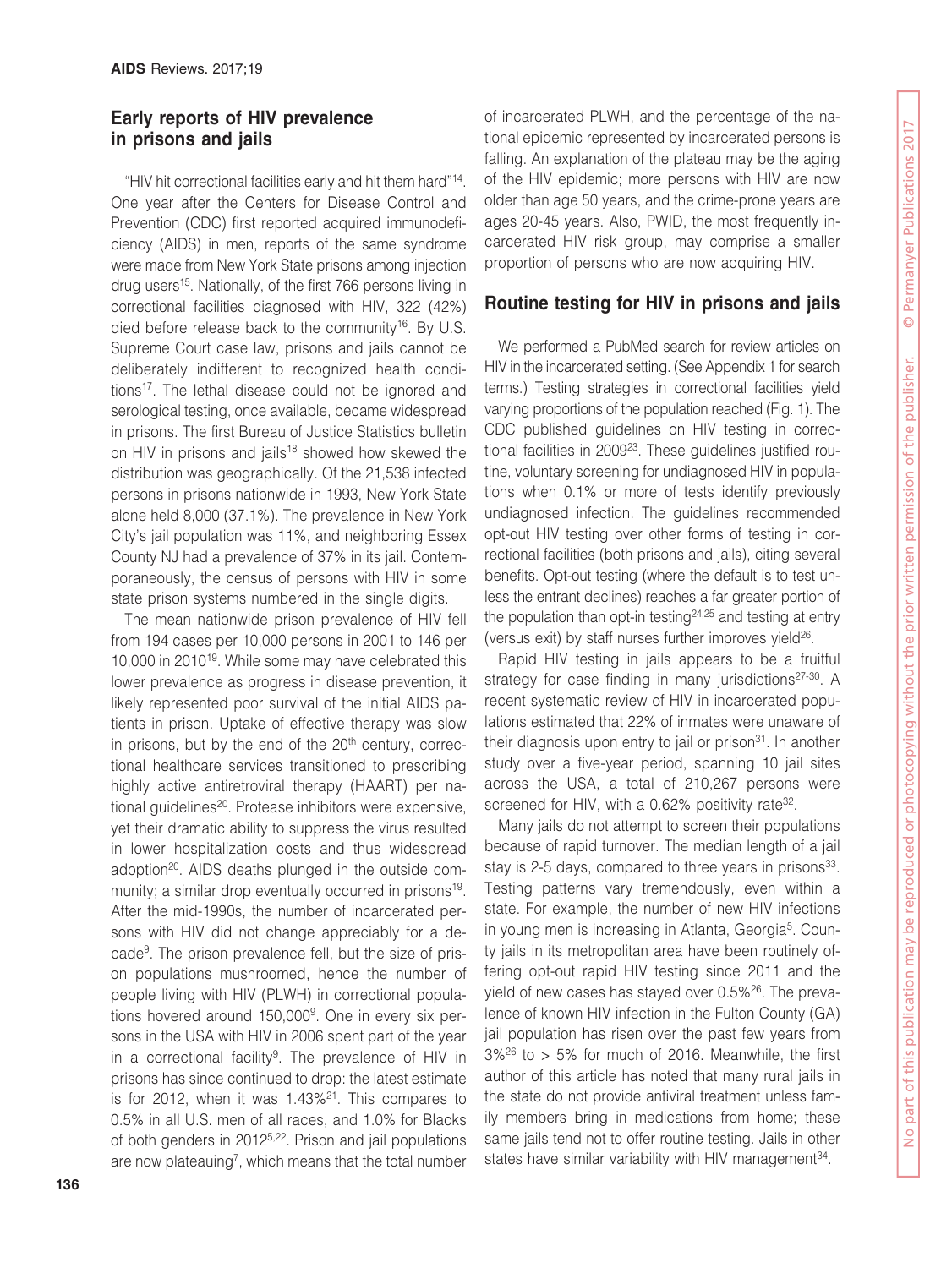

**Figure 1.** Different forms of infectious disease screening and testing in correctional facilites.

Legally, a person in jail retains more rights than a person in prison convicted of a felony. Only in prison can HIV testing be mandatory. Currently, 17 state prison systems have mandatory testing at intake; other prison systems and the Federal Bureau of Prisons offer opt-out, opt-in, or testing on indication<sup>21</sup>.

There are a number of time- and location-specific studies evaluating the use of HIV testing in prisons, with varying results, some showing low yield $24$ . Up to 1992, entry testing at Rhode Island Department of Corrections identified 39% (730/1,883) of all HIV infections in the state; 0.8% (99/12,553) of entrants had new diagnoses in 199335. But between 2006-2007, only 0.08% (23/26,461) of tests of entrants resulted in new diagnoses<sup>36</sup>. A study of North Carolina prisoners using remnant sera found an HIV prevalence of 1.45%, but only 0.09% of all tests represented newly identified HIV cases37. Testing in both jails and prisons can provide the opportunity to find new cases, depending on the jurisdiction's incarceration rate and local epidemic. In the absence of routine testing, facilities still need a way to identify infected persons so they can engage these individuals in care. Treating all PLWH in a correctional facility suppresses the correctional population viral load; transmission of HIV in the setting of suppressed viral load is practically non-existent<sup>38</sup>. Treatment of HIV will benefit both the prison population and the community in which releasees resettle.

#### **HIV transmission in correctional facilities**

Most HIV in prisons is imported, not acquired in the facility14,39,40. Acquisition of HIV while in the community is more common than while incarcerated, as studies of re-incarcerated releasees demonstrate<sup>40,41</sup>. Nonetheless, the HIV incidence is not zero $42,43$ . A 2005 investigation in the Georgia Department of Corrections showed 9% of men known to be HIV infected at that time acquired their infection after entry into the state prison system<sup>42</sup>. Many of the within-prison infections were identified during a program of routine, voluntary retesting of the prison population between late 2003 and mid-2005 after mandatory testing admission. New cases likely represented transmission that occurred up to a decade earlier. While new infections in correctional facilities do continue to arise (Appendix, Table 2), the incidence appears low, which may explain why interest in publishing reports of in-prison transmission has waned over time<sup>40</sup>. Most reports of large HIV epidemics in facilities were published more than a decade ago. Alabama has recently experienced an uptick in prison transmission of HIV. Before 2012, HIV-infected persons were segregated in the prison. New infections detected averaged less than one a year, and were limited to persons who were on work release. For the past two years, two new diagnoses, made at exit testing or annual physical exams, have been recorded each year.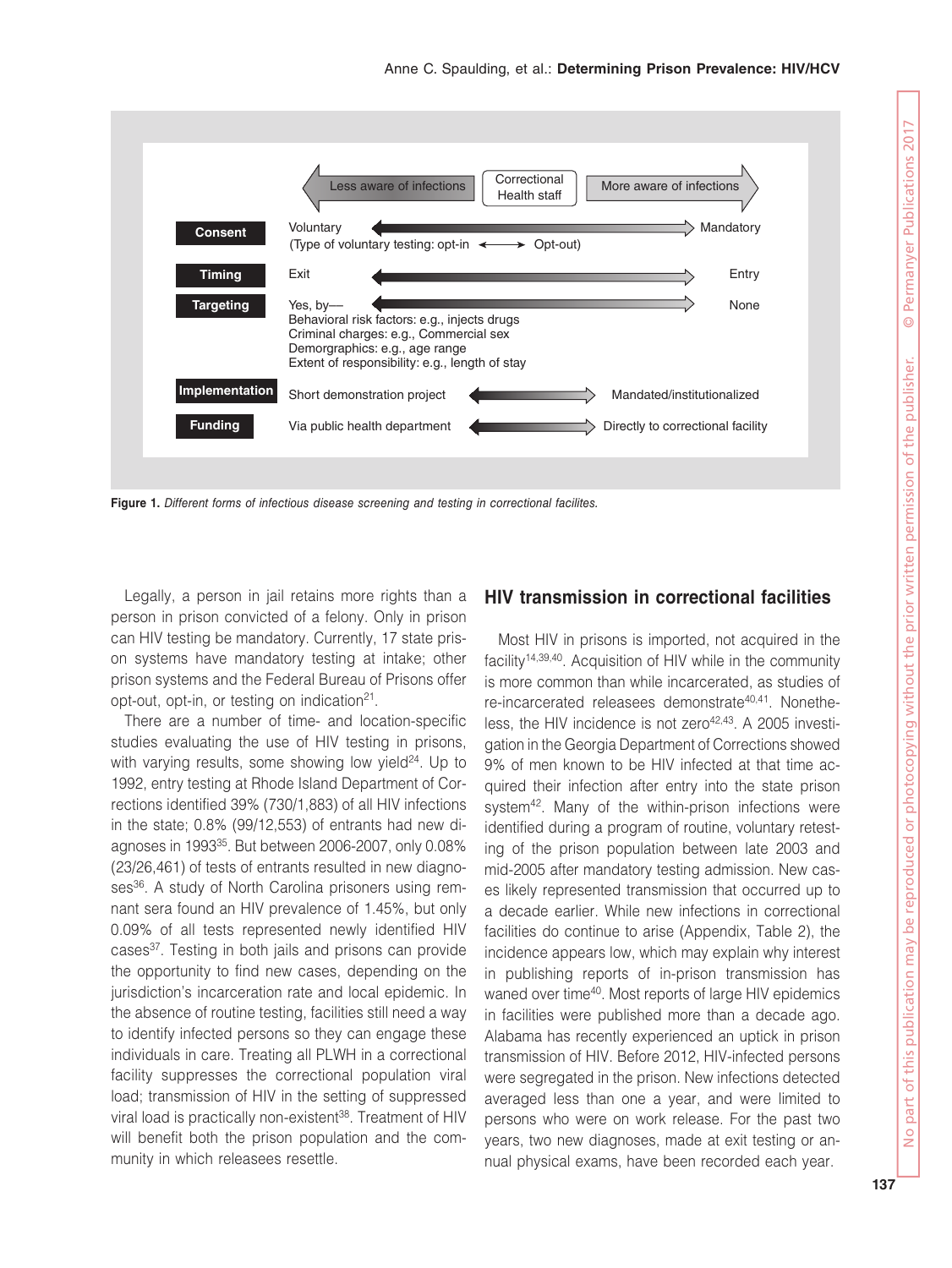Greater attention to harm reduction by correctional facilities probably does not fully explain the lower rates of transmission in most systems. In the USA, access to condoms within correctional facilities has essentially remained unchanged since the start of the HIV era, when only prison systems in Vermont and Mississippi and jails in Philadelphia, San Francisco, Washington DC, and New York City distributed condoms. California is the only state to expand access to condoms<sup>44,45</sup>; Los Angeles County Jail and, most recently, the California state prison system extended access to condoms in prisons. Opponents of condoms in correctional facilities argue that availability would condone sex between incarcerated persons. Needle and syringe exchange programs, common in some European countries<sup>46</sup> are unheard of in the USA for similar reasons; access to needles and works would condone injection drug use. Currently, no published report on pre-exposure prophylaxis (PrEP) within a correctional facility is available.

The HIV incidence in prisons can be studied in adequately powered, prospective cohort studies. In prison systems where HIV screening is performed on intake, cohorts of inmates with documented negative HIV status at prison intake currently exist. A few persons who have a negative HIV antibody screening test on intake may actually have false-negative antibody tests because they were in the "window period" between HIV infection and the development of detectable antibodies to HIV, which was prolonged in HIV ELISAs of earlier generations. Prospective cohort studies in correctional settings have some limitations, such as difficulty in obtaining follow-up specimens from persons who have very short stays<sup>47</sup>.

After decades of reports of HIV outbreaks in prisons, the number of such reports precipitously declined in the literature halfway through the first decade of the 21<sup>st</sup> century. This change is concurrent with raising the CD4 threshold for starting antiretroviral therapy (ART) in 2006, which substantially increased the proportion of PLWH who received ART<sup>48</sup>. Fewer reports on outbreaks of HIV are now being published, which may either reflect a sentiment that transmission is no longer newsworthy, or that the availability of ART in prisons, and subsequently lower population viral load, may be preventing new infections<sup>49,50</sup>.

#### **Summary points: HIV in correctional facilities**

– Persons at risk for HIV infection (e.g. injection drug users, people engaged in transactional sex, racial/ethnic minorities) are incarcerated at disproportionately high rates in the USA.

- Correctional facilities were recognized early in the HIV epidemic as a place to diagnose previously unknown cases. The high mortality associated with untreated disease forced corrections to manage the disease. Treatment lowered the costs of outside hospitalizations.
- Though the prevalence of HIV infection among entrants, the incarcerated, and releasees is higher than the general population, it is changing, primarily due to the aging of the HIV population out of the crime-prone years (roughly ages 20-45 years), the age group with the highest incarceration rates. Prevalence also varies geographically.
- Risk of HIV transmission within facilities is low, but not absent. Jails and prisons are reservoirs, rather than incubators, of infection. Reasons for low transmission include lower prevalence. Treatment of HIV can decrease transmission.
- Correctional facility-based testing can identify HIV cases previously unknown to public health, but the efficiency of a given testing strategy varies and is a reflection of local epidemic and carceral dynamics.
- The CDC recommends universal opt-out testing of entrants as a screening approach.

#### *Lesson from HIV that can be applied to correctional management of HCV*

- As with HIV, disproportionate incarceration of people at risk for HCV drives higher prevalence of this infection in the correctional population, making correctional facilities an ideal location for screening.
- Evidence from HIV screening studies in the correctional setting indicates that opt-out testing identifies more undiagnosed persons, but efficiency may vary by locale.
- As with HIV, identification of infection can increase demand for treatment. Paying for HIV medications may be less taxing for a correctional system than HCV treatment.
- In the jail environment, most persons are released within 2-5 days; locating community care for persons with infection may be more important than starting treatment.
- Access to ART and falling HIV transmission in correctional facilities have been concurrent; access to HCV treatment may lower HCV incidence in prisons.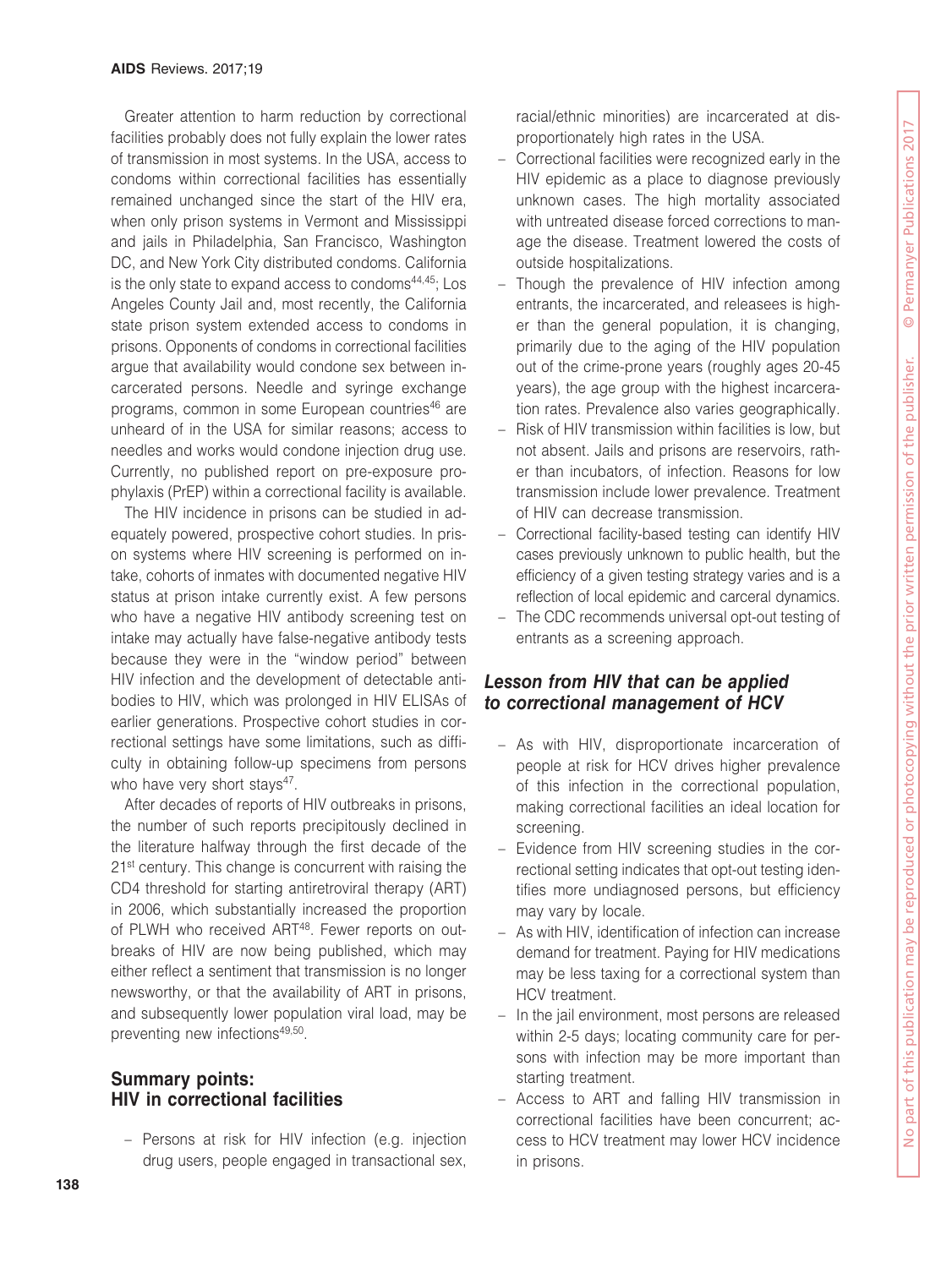| Table 1. HIV and HCV screening: compared and contrasted   |                               |                                             |  |  |  |
|-----------------------------------------------------------|-------------------------------|---------------------------------------------|--|--|--|
|                                                           | <b>HIV antibody screening</b> | <b>HCV</b> screening                        |  |  |  |
| Year antibody test reached market                         | 1985                          | 1989                                        |  |  |  |
| Percentage of antibody positive persons unaware of status | 12%                           | 50%                                         |  |  |  |
| Mandatory testing                                         | 34% of US state prisons       | Rarely                                      |  |  |  |
| Current likelihood of cure of disease if treated          | Essentially never             | 99%                                         |  |  |  |
| Need to repeat testing after treatment                    | Never                         | Recommended,<br>to detect reinfection       |  |  |  |
| Pretest positivity among entrants with unknown status     | Usually $< 1\%$               | ~Half of infected persons,<br>i.e. $5-10\%$ |  |  |  |
| Cost of test                                              | Low                           | Low                                         |  |  |  |

#### **Early reports of HCV prevalence in prisons and jails**

Hepatitis C virus is the most common chronic bloodborne pathogen in the USA, both in the general population and among persons in correctional facilities<sup>4,11</sup>. Table 1 compares and contrasts the two viruses. The initial 2003 CDC report on seroprevalence in U.S. prisons was based on a half dozen anecdotal reports; the range of estimates was 16-41%<sup>51</sup>. National HCV prevalence is greater among men than women; the reverse is usually true in prisoner populations<sup>11,52</sup>. While in part the higher prevalence may stem from the disproportionate confinement of populations of color in the USA (HCV is more common in non-Hispanic Black individuals compared with non-Hispanic White persons), injection drug use is likely the major driver. HCV is approximately ten times more efficiently transmitted through percutaneous exposure than HIV<sup>53</sup> and the linkage of injection drug use with HCV is even stronger than its association seen with HIV. A 2008 international meta-analysis of published studies on hepatitis C determined that the odds of chronic HCV infection among persons in prison who injected drugs was 24.3 times higher than incarcerated persons who had no such history<sup>52</sup>. Because of stigma, self-report of injection drug use is incomplete; most infected persons would not offer such a history and would therefore not receive testing if offers to test were based on patient reports of risk factors<sup>39</sup>. With the prohibition on syringe exchange within U.S. prisons, sharing of injection apparatus is likely common, making injection inside riskier than in a community with an operational exchange program. The same study found the prevalence of HCV

ranged from 2-58%<sup>52</sup>. The HCV prevalence in prisons was closely tied with the seroprevalence in the catchment area and the proportion of the prison population comprised of those who injected drugs. The ratio among imprisoned persons who did and did not inject drugs reflected the comparable ratio in the community.

# **Routine testing for HCV in prisons and jails**

At the turn of the  $21^{st}$  century, it was estimated that one of every three persons with hepatitis C in the USA passed through a jail or prison over the course of a year51,54. Recognition that in the overall U.S. epidemic, hepatitis C was concentrated in the 1945-64 birth cohort was published in 2006<sup>55</sup>. As this birth cohort has aged out of the crime-prone years (i.e., young adult years), one would expect to see a declining share of the epidemic borne by correctional populations if the epidemic pattern remained unchanged. However, reports of a new wave of injection drug use and overdose deaths, mostly associated with prescription opioid misuse, among young rural White persons began emerging in 2009<sup>56</sup>. Numerous sentinel surveillance investigations suggest an increase in acute HCV infections among this demographic within the last decade<sup>57</sup>.

The East and Midwest in particular have had a rise in HCV incidence over the past decade<sup>58</sup>. An outbreak of HIV and HCV in conjunction with injection drug use linked with diversion of prescription opioid drugs occurred in Scott County, Indiana in 201559. A model of areas at risk for a similar epidemic demonstrated a swath of vulnerable counties in Appalachia<sup>60</sup>. However, the overlap between this relatively new risk group and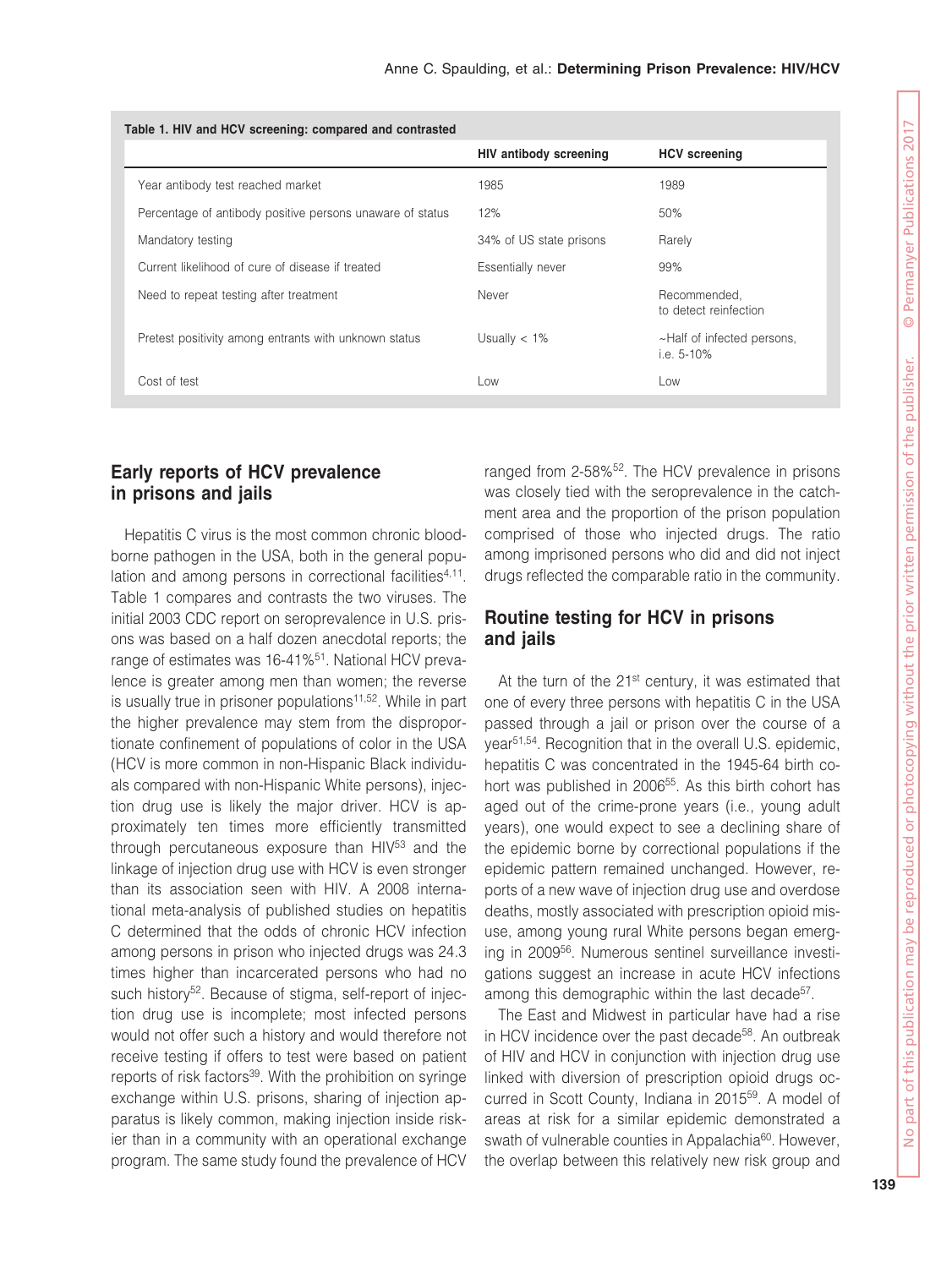the correctional population has not been completely described, and thus the impact of these recent epidemiological changes on prevalence in correctional populations is unknown. The overdose epidemic has predominately affected Whites, a racial group that has not endured the most incarceration. Regular surveillance, both in correctional and community settings, is required to assess this and, if warranted, evaluate the role of the correctional setting in detecting and responding to this increase in incidence<sup>61</sup>.

Universal opt-out testing for HCV infection is the most effective method of screening<sup>62</sup>. Studies in Pennsylvania prisons and Philadelphia and New York City jails demonstrated that an increasing percentage of correctional cases, both rural and urban, are among persons born after 1965; birth cohort screening would not identify a substantial portion of cases<sup>63-65</sup>. This is not unexpected; people born between 1976-1995 make up the largest proportion of state prison, federal prison, and local jail populations<sup>1,52</sup>. The Philadelphia study demonstrated that risk-based testing found only onequarter of the HCV seropositive persons in the jail. In contrast, a study in the Wisconsin Department of Corrections showed that targeting only persons who selfadmitted injection drug use, had a history of liver disease, elevated liver enzymes, or HIV or hepatitis B virus core antibody positivity found 88% of all HCVinfected persons by testing only 28% of the population. Expanding the criteria to include the 1945-1965 birth cohort resulted in a need to test 37% of the population and found 92% of cases<sup>66</sup>. However, savings in a targeted screening program mostly come from deferring treatment on those not diagnosed; the major cost of a hepatitis C management program when infection is widespread is not screening (\$8 per antibody test) but the treatment (up to \$100,000 per patient treated).

In 2011, we conducted a survey of the prevalence of HCV among prisoners and asked whether state prison systems had conducted any routine HCV testing between 2001 and 2011. Weighting the state-specific prevalence by the size of the corresponding prison population, we estimated that the national seroprevalence in 2006 was 17.4%, and 28.5-32.8% of persons with hepatitis C spent part of the year in a prison or jail<sup>11</sup>. Prevalence of HCV infection in prison populations was highly variable by state. Explanations could include regional differences in the frequency that individuals engage in unsafe intravenous drug use; the rate that PWID go to prison rather than receive opioid substitution treatment; and the likelihood that drug use will result in exposure to HCV, which in turn is a function

of community prevalence. We repeated our survey of state prison systems nationwide to assess which jurisdictions had conducted population-wide testing for antibodies to hepatitis C since the time of our last survey and to determine the prevalence of hepatitis C among those recently surveying their populations<sup>67</sup>. The methods follow.

From November 2016 to January 2017, we conducted a cross-sectional study of medical directors, or their equivalents, representing correctional departments for all 50 U.S. states using an online SurveyMonkey survey (www.surveymonkey.com). We contacted participants by e-mail and provided background information and a hyperlink for the consent form and survey. The survey had one initial question: if the prison system had performed routine, non-targeted, HCV seroscreening since 2010. If so, it asked whether entrants, stock populations, or both had been tested as well as the number screened for hepatitis C antibody, the number positive, and the time period for screening. If no survey response was recorded or data were incomplete, follow-up investigations were conducted via e-mail and phone to request the same information. The responses were accepted as given, without independent confirmation of results. For example, in the period covered by the last survey, California reported that some entrants were approaching the study team while they were attempting a cross-sectional survey in 2001 and not all consenting entrants were screened<sup>68</sup>. For this reason, we judged that the study, which found a 34.0% prevalence, was not a routine screening, but was likely biased towards those more motivated to participate. We accepted California's response to the present survey because the respondent did not volunteer any caveats.

To obtain a weighted national prison HCV seroprevalence estimate for 2015, we took prevalence observations closest to 2015 for each state that had conducted routine screening between 2006 and 2016. We multiplied this prevalence by the 2015 prison population estimates published by the Bureau of Justice Statistics for the reporting states<sup>1</sup>. We divided the sum of estimated cases by the sum of the counts among incarcerated persons in reporting states. To estimate the uncertainty around this point estimate, we applied the maximum and minimum observed HCV seroprevalence for state prison populations, respectively, to the population counts for each non-reporting state, and divided the sum of predicted cases among all 50 state prison systems by the total 2015 state prison population. For data on jail studies since 2010, we reviewed articles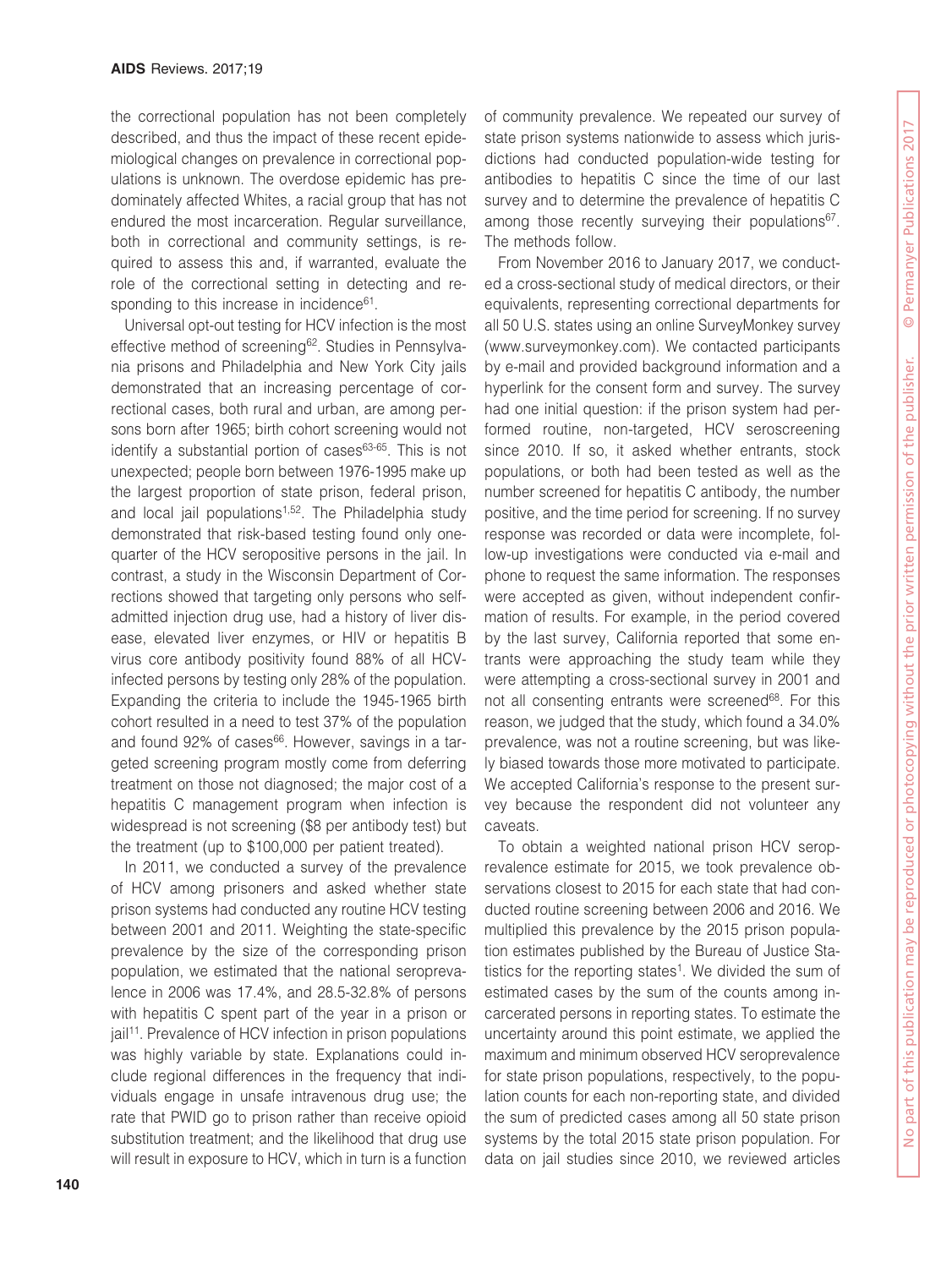

Figure 2. Prevalence of HCV seropositivity in US State Prison Systems, by year.

retrieved from a search of Medline using the keywords "Jail" and "HCV", and articles citing and cited by the retrieved articles. Unpublished data presented at a scientific conference was also included. The Emory University Institutional Review Board (IRB) determined that the study did not require IRB review because it did not meet the definition of research with human subjects as set forth in federal rules.

We had contact with a representative, either a statewide prison medical director, someone involved in an HCV testing program, or staff from the research office, in 50 of 50 states. Forty-nine states consented to give data. A representative of Florida discussed the study by phone with one of the authors (ACS), but declined to give consent to participate in the present survey on surveillance. However, the state reported no routine testing in a recent survey on HCV management<sup>69</sup>.

We found that between 2010 and 2016, 18 prison systems conducted routine screening for hepatitis C

(Fig. 2). As with our previous surveys, some states conducted yearly screenings, others surveyed their population just once. Our team (headed by ACS) is conducting a demonstration project of routine exit testing in the Georgia prison system; however, at the time of this manuscript, the numbers tested so far are too low to draw conclusions. Two states (Utah, Rhode Island) at least once offered routine screening to all persons not known to have infection, but the simultaneous known number of persons with antibodies was unclear and so the overall prevalence could not be calculated. A recent paper from Rhode Island<sup>70</sup> highlighted the uncertainties that come from screening programs when those with unknown status and known positives are not addressed in a pre-specified manner. (Table 2.)

Examining data on prevalence from 2006 to 2016, with earlier data coming from our previous survey (Fig. 2), we selected seroprevalence data closest to 2015. (Fig. 3) That prevalence allowed us to estimate that the weighted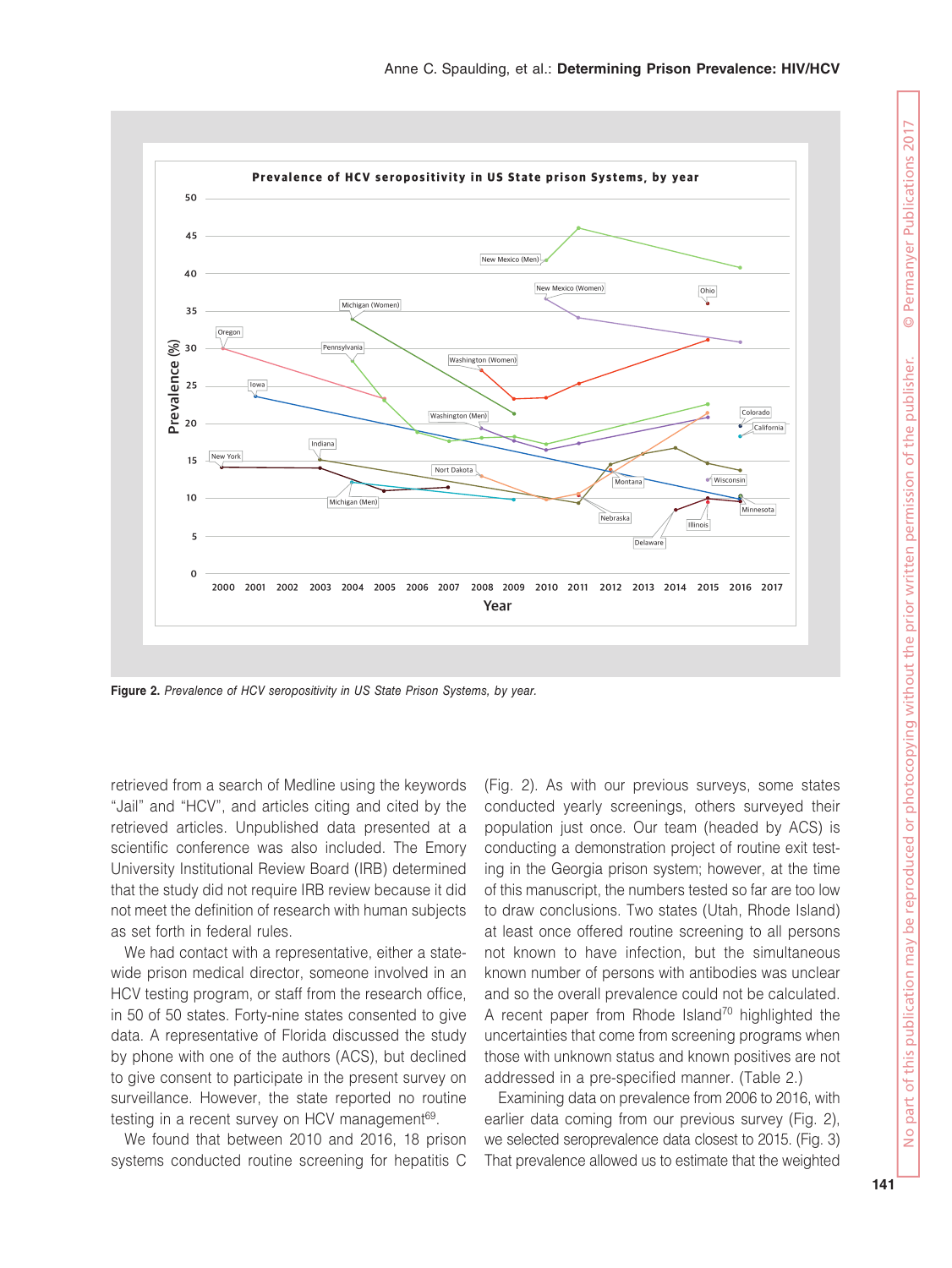| <b>Inclusion Strategy</b> | Tested +<br>25/249 | Unknown<br>$(n = 536)$ | $Known +$<br>$(n = 169)$ | Calculation                | Prevalence |
|---------------------------|--------------------|------------------------|--------------------------|----------------------------|------------|
| New tests                 | 25                 | lgnore                 | <b>Ignore</b>            | 25/249                     | $10.0\%$   |
| New & known               | 25                 | <b>Ignore</b>          | 169                      | $(25 + 169) / 954$         | 20.3%      |
| As above & 10% of unknown | 25                 | 54                     | 169                      | $(25 + 54 + 169) / 954$    | 26.0%      |
| New & known               | 25                 | <b>Ignore</b>          | 169                      | $(25 + 169) / (249 + 169)$ | 46.4%      |

**Table 2. Uncertainty over HCV prevalence, based on choice of numerator and denominator. Source: Beckwith, et al., Journal of Public Health 2016**



Figure 3. HCV seroprevalence in U.S. state prison system – estimates closest to 2015, using data from periodic surveys.

prevalence of hepatitis C antibodies for prison populations in 2015 was 18.0%; range of sensitivity analysis: 13.0-31.5%. The prevalence of viremia is likely 75% of this value<sup>4</sup> or  $13.5\%$ .

We found published studies of correctional HCV surveillance for jails in seven states (Table 3). The prevalence in awaiting-trial populations in two of the southern states without prison data were below the minimum estimates of prevalence for state prison systems found on sensitivity analysis. A study that included 23 of the 50 largest U.S. jails showed none conducted routine opt-out HCV testing<sup>71</sup>. An abstract from a recent scientific conference reported HCV prevalence in the Dallas County jail between October 2015 and July 2016 was 16% (500/3,042)<sup>72</sup>.

#### **Studies of in-prison HCV transmission and prevention**

Evidence of HCV transmission among incarcerated individuals is more difficult to ascertain than HIV. Emergence of hepatitis C (previously known as non-A non-B hepatitis) occurred earlier, so presence of HCV could represent acquisition in the community before incarceration. Nonetheless, in-prison HCV transmission has been observed, and risk is usually attributed to injection behavior rather than men having sex with men<sup>40</sup>. Incidence rates vary by region of the world. A 2013 systematic review of the global HCV incidence in prisons estimated HCV incidence among the general incarcerated population at 1.4 per 100 person-years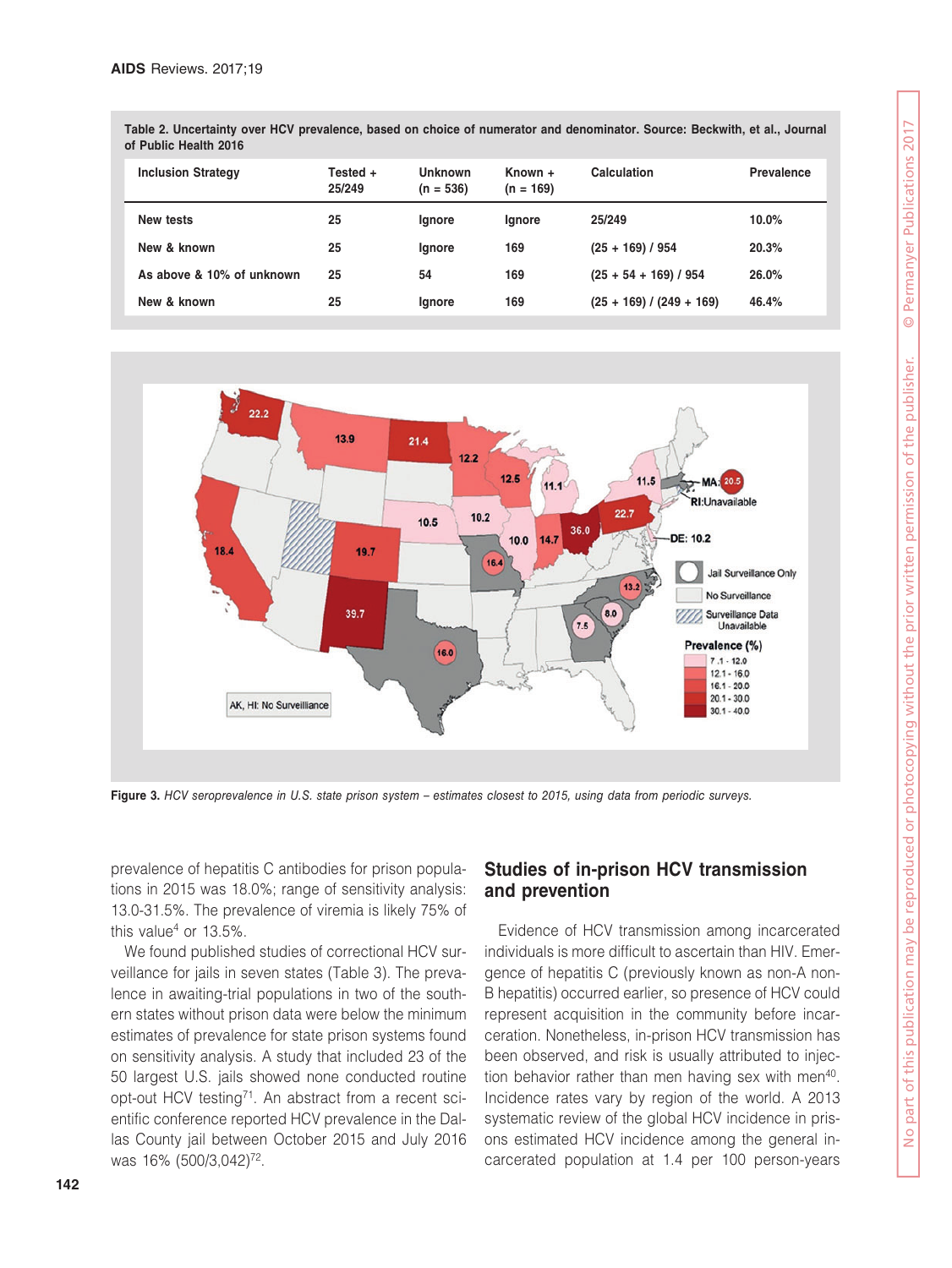| <b>Jurisdiction</b>                                           | Year      | Targeted or routine? | Prevalence (n/N)     | Ref.       |
|---------------------------------------------------------------|-----------|----------------------|----------------------|------------|
| Barnstable County, MA                                         | 2009-2011 | Routine              | 20.5% (122/596)      | 73         |
| Fulton County, Atlanta, GA                                    | 2011      | Routine              | 7.5% (371/4,918)     | 11, 74, 75 |
| Philadelphia, PA (Philadelphia prison:<br>essentially a jail) | 2012      | Routine              | 11.9% (154/1,289)    | 65         |
| St. Louis, MO                                                 | 2012-2013 | Routine              | 16.4% (50/304)       | 76         |
| Durham, NC                                                    | 2012-2014 | Routine              | 13.2% (88/669)       | 77         |
| Florence/Marion/Orangeburg/Darlington<br>Counties, SC         | 2013      | Some targeting       | 8.0% (18/224)        | 77         |
| New York City, NY                                             | 2013-2014 | Targeted             | 20.6% (2,221/10,790) | 64, 78     |

| Table 3. Published surveillance data from studies conducted since 2010 to determine prevalence of HCV in jail populations |  |
|---------------------------------------------------------------------------------------------------------------------------|--|
|---------------------------------------------------------------------------------------------------------------------------|--|

(95% CI: 0.1-2.7) and it was 16.4 per 100 person-years (95% CI: 0.8-32.1) in the subgroup with a history of injection drug use79. A Spanish study of continuously incarcerated persons published in 2014 showed incidence was falling with time, from 2.57 per 100 personyears between 1992-1995, to 0.59 per 100 person-years between 2006-2011<sup>80</sup>. A cohort study in the Rhode Island correctional system observed an incidence rate of 0.4 per 100 person-years<sup>39</sup>. While transmission of HCV in correctional facilities is rare<sup>39</sup>, risk can be lowered by providing harm-reduction services within prisons. In a European review of in-prison needle exchange programs, new HCV infections were essentially stopped when clean injection apparatus became available; increases in drug use or use of needles as weapons were not reported<sup>46</sup>. Though evidence is lacking<sup>81</sup>, providing opioid substitution therapy in prison can also theoretically lower transmission as well. Finally, access to ART will likely diminish HCV transmission risk, just as treatment has reduced HIV incidence in the community82,83, and likely also in correctional facilities (see above). Treatment as prevention has not yet been demonstrated for HCV, although there is a strong theoretical justification based on the analogous efficacy for HIV prevention and modeling studies<sup>84</sup>. Several studies, including one in the correctional setting $85$ , have been initiated to assess the efficacy of this strategy.

#### **Differences in the approach to HCV testing in prisons and jails compared to that for HIV**

As injection drug use patterns have shifted, the efficacy and cost of treatment for the infection has undergone rapid transformation. The ability to cure HCV, though at high cost for treatment, has changed the landscape. Only since 2005 have laboratories been able to culture the virus<sup>86</sup>, and this breakthrough led to the design and approval of direct-acting antiviral agents. Previously, patients treated for hepatitis C with pegylated interferon and ribavirin had a 50-50 odds that the infection would resolve, both in correctional and non-correctional settings<sup>87</sup>. Moreover, the contraindications, poor adherence, and adverse events associated with these agents limited their applicability among a large proportion of infected patients, particularly comorbid patients. The first direct acting agents, the protease inhibitors telaprevir and boceprevir, became available in 2011, had moderate efficacy for genotype 1, but at a price twice that of previous regimens. The subsequent generations of protease inhibitors and nucleoside/nucleotide polymerase inhibitors have even more improved the likelihood that therapy will result in sustained virologic response. Prices began around \$100,000 per treatment course. As more regimens came to market, competition has increased, but as with Medicaid, prices have fallen only moderately. Unlike Medicaid, there is no mechanism to force coverage of HCV treatment. Nonetheless, because cure is nearly universal with the newest agents, side effects are negligible, and premature deaths and costly sequelae are prevented, and treatment is cost-effective and even cost-saving<sup>88-90</sup>.

Correctional facilities have represented rich venues for HCV case finding. Once identified, newly diagnosed persons can be directed to treatment programs either in prison or in the community. Multiple effectiveness studies have shown that hepatitis C patients achieve similar outcomes in prisons and in the community, even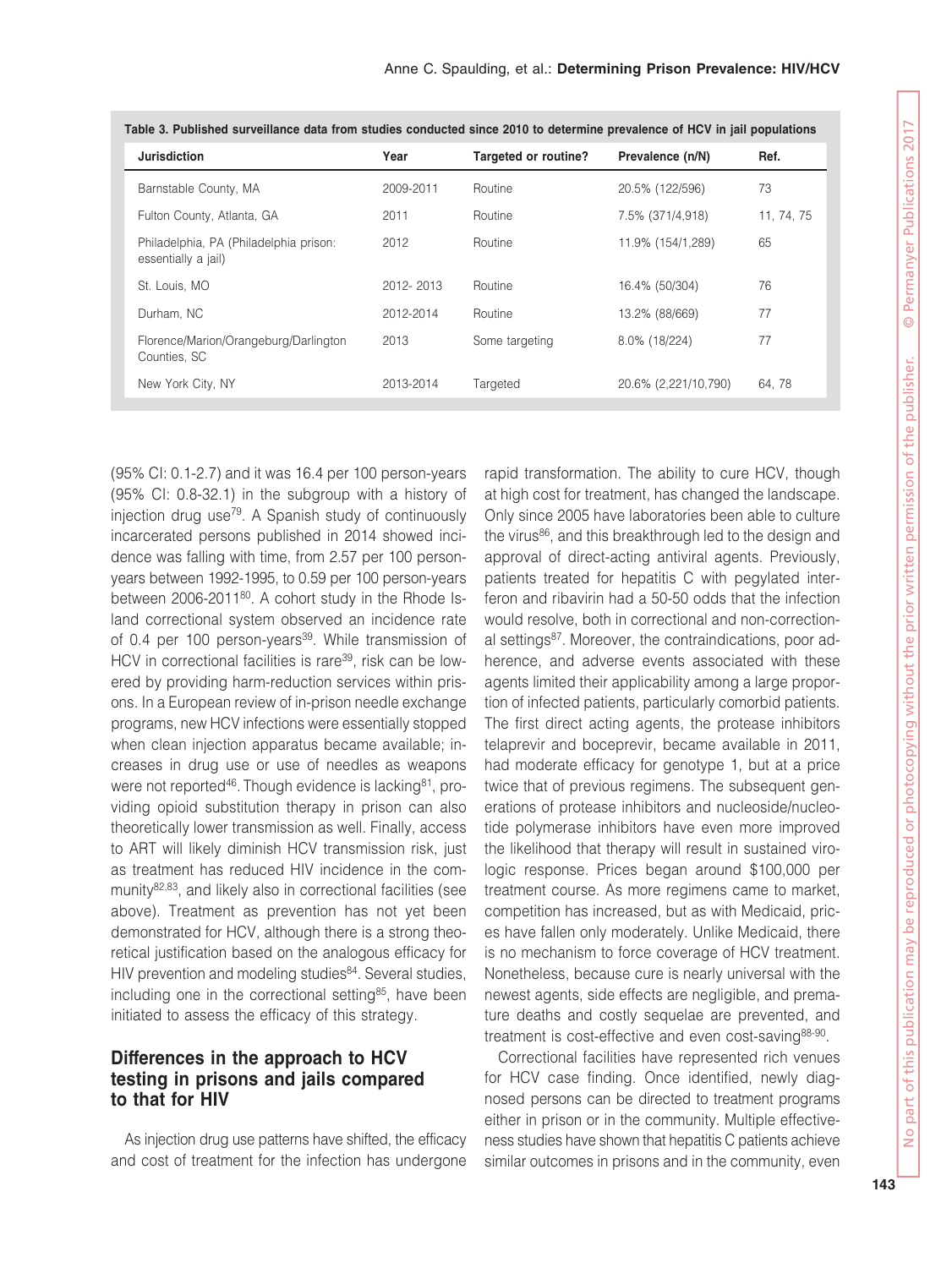with interferon-based regimens<sup>87,91</sup>. Treatment has the potential to improve the health of communities inside and outside correctional facilities. Liver disease is a leading cause of death among prisoners and releasees<sup>92</sup>. Many persons with hepatitis C in prison are drug users and, if their infections are treated while their addiction remains untreated with efficacious treatment such as opioid substitution therapy, relapse and thus re-infection with HCV is possible. However, active injection drug users contribute most to the sustained propagation of the infection in the community. The return on the investment of treating persons who are currently actively using drugs surpasses that from treating those whose substance abuse is in remission<sup>93-95</sup>. Modeling suggests that universal opt-out HCV screening and treatment is highly cost-effective; furthermore, it would prevent HCV incidence and disease sequelae in the community96,97. The U.S. HCV epidemic cannot be mitigated without intervention in the correctional population, and neglecting to treat persons in prison may prevent hepatitis C from becoming a rare disease in the USA<sup>62</sup>. In summary, even though optimizing medical management of HCV infection within prison settings would increase the current cost of correctional healthcare, especially since many systems have not negotiated an affordable price for direct-acting antiretrovirals98, it could decrease HCV transmission in the community, reduce societal disease burden, and lower future healthcare costs associated with endstage liver disease. For persons in prison to receive the same standard of care as patients in the community, correctional health services would need to follow guidelines promulgated by the Infectious Disease Society of America and the American Association for the Study of Liver Diseases (www.HCVguidelines.org) and not withhold treatment based on disease stage.

Individuals with untreated HCV infection are at an increased risk for developing fibrosis, cirrhosis, hepatocellular carcinoma, or end-stage liver disease where liver transplantation is the only available treatment to prolong life. Nonetheless, the majority of state correctional systems were treating only 0.1-10.0% of known cases in 201698 and most prisons have not aggressively sought out cases<sup>69</sup>. The well-funded Federal Bureau of Prisons reported to the U.S. Senate the year prior (2015) that it was treating only 2.4% of cases  $99$ . Knowing contemporary data on hepatitis C prevalence will help correctional health administrators predict the future costs of treating the disease in their population. While screening for HCV has been recommended public health practice for correctional facilities since 200351,

knowledge comes at a price, since it may mandate action in a setting where deliberate indifference to known medical conditions results in lawsuits against a correctional system<sup>17,75</sup>.

## **Discussion**

Adequate population-wide HCV control cannot be achieved by omitting correctional populations as they comprise important niches that need to be screened and treated. The estimates we make for the prevalence in 2015 reveal stable prevalence overall in correctional populations when compared to prevalence in 2006. Examined more granularly, no state remained unchanging in its prevalence: some increased, others decreased. Because the CDC has not updated national prevalence data beyond 2010, we cannot compare the 2015 prison estimates to contemporaneous national data, nor can we estimate what share of the U.S. population is represented by correctional populations. Despite the reported rising HCV incidence in young rural populations due to opioid abuse, its impact on HCV prevalence in prisons is still not fully known. The HCV information found in correctional populations has an immense public health impact as it provides a venue for case finding and treatment, ultimately improving the health of communities inside and outside correctional facilities.

In addition, knowing updated information on HCV prevalence will assist correctional health administrators to financially plan and provide needed care to prisoners infected with HCV. Furthermore, the dynamic nature of prevalence in each state's prison system over time is apparent in our data from national surveys. To estimate national prevalence, we need to know prison prevalence and national incidence and combine these data with household survey data, state level records on mortality and incidence of liver cancer, and other data contributing to the complete picture.

While the number of states that have conducted systematic surveillance has increased since our last survey, the majority of states have not done so. Notably absent from states that have embraced testing are those in the southeastern USA. Three of these states (West Virginia, Kentucky, Tennessee) are ones with the highest number of counties vulnerable for outbreaks of HCV, according to a recent CDC analysis<sup>60</sup>, and may have high prison prevalence. The same three states had some of the highest rates of drug overdose in 2015<sup>100</sup>. The states with the highest reported prevalence in our prison survey (New Mexico,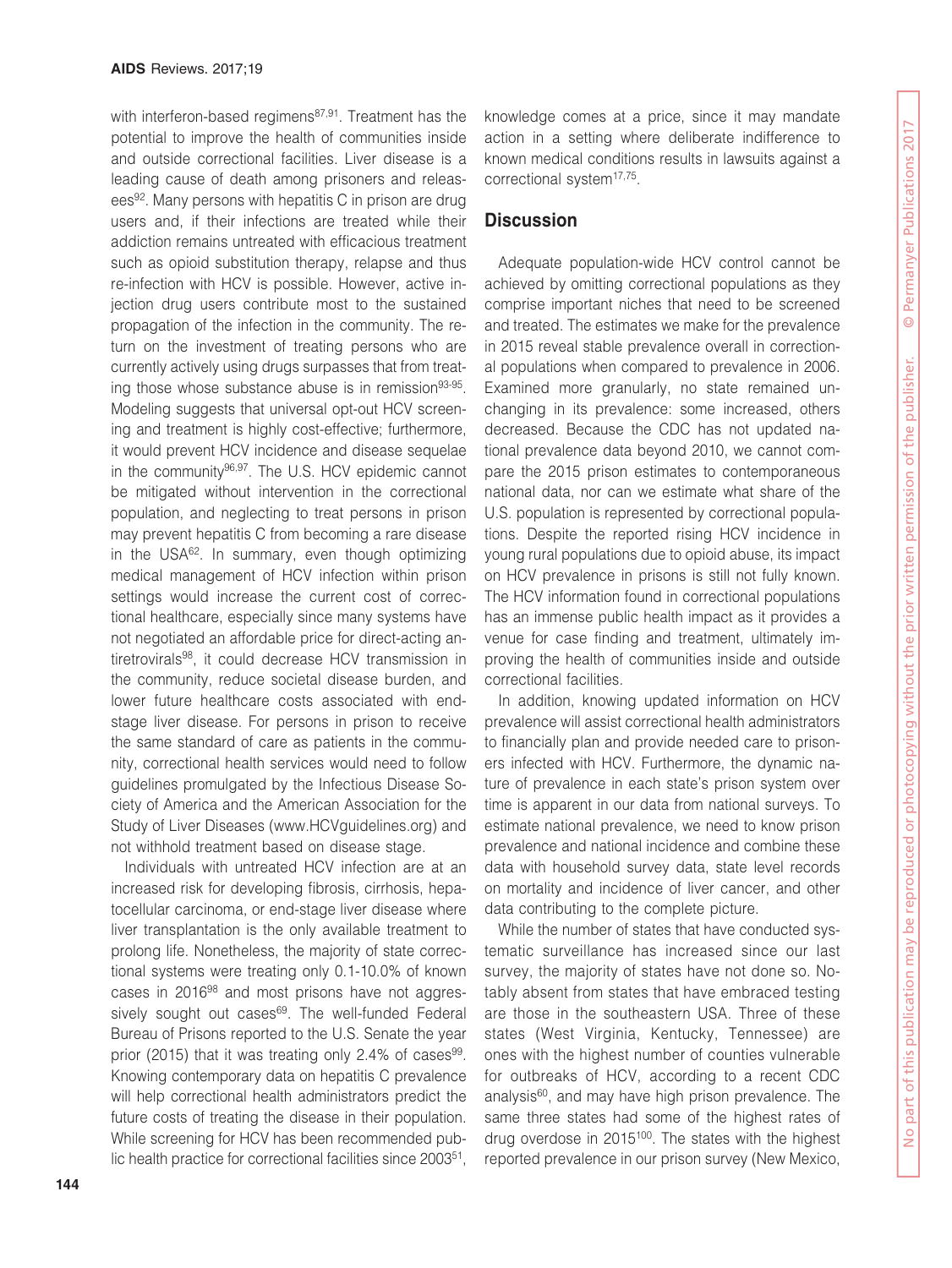Ohio, Pennsylvania) all had overdose rates that were statistically higher than the 2015 national rate for overdose100. Then again, the low prevalence in jails in other Southern states where prison testing is not routine may balance out rates in Appalachia and may mean that our estimate of 18.0% in prisons accurately describes the overall prevalence in correctional populations.

#### **Conclusion**

Aggressive testing for HCV in state prisons, as has been done for HIV:

- Has still not been conducted in the majority of state prison systems, especially in the south, but the number of states with data is increasing;
- Is controversial to undertake because it increases demand for expensive treatment;
- Will show that prevalence can rise over twofold and fall more than twofold over a decade in a single state;
- Varies up to fourfold at a single time, state by state;
- Can help with planning treatment programs, both for a prison and statewide, in the most cost-effective manner;
- Is essential for estimating a state's prevalence and developing a rational strategy for statewide HCV elimination.

Estimating HCV prevalence requires much more than an estimate of HCV among persons dwelling in households. The prevalence of HCV in prisons and jails is a bellwether for changing trends. Additional elements include knowledge of injection drug use patterns, past and current; statewide incarceration rates; what proportion of PWID are directed to treatment; the likelihood of access to curative care for HCV, or if cure missed, life-extending treatment after a diagnosis of liver cancer; and liver mortality rates. All data points are part of the puzzle that needs solving before the USA makes HCV a rare disease.

#### **Acknowledgments**

We want to express our gratitude to personnel in the offices of state correctional health services who assisted us with this survey. We are also grateful for the help that Julie A. Clennon provided with map making. Lastly, we wish to thank the following colleagues for provision of data in January 2017: John Freshley, Emory Center for the Health of Incarcerated Persons, for his information on HIV seroprevalence in the Fulton County Jail; Jeffrey Renzi, Rhode Island Department of Corrections Office of Planning and Research, for providing data on admissions to his system which served as denominators for rates; and Ruth Naglich, Alabama Department of Corrections, for data on new HIV infections. Dr. Curt Beckwith provided clarifying information in February 2017 on his 2015 American Journal of Public Health article. For Appendix table 2, data were provided by: Ruth Naglich, Alabama DOC 4/26/07, 5/15/07 and 2/3/17; Brandon Kinard, Alabama DOC 2/8/17; J. Hudson Missouri DOC 4/26/07; M. Forero, Nevada DOC 4/24/07; Ashley Brown-Randall, formerly of Georgia DPH, 1/23/17.

## **Declaration of interest**

Grant Funding: Emory Center for AIDS Research (P30AI050409) and Gilead Sciences FOCUS program.

#### **References**

- 1. Carson EA, Anderson E. Prisoners in 2015. Washington, DC: US Department of Justice, Office of Justice Programs, Bureau of Justice Statistics. NCJ 250229. Available at: https://www.bjs.gov/index.cfm?ty=pbdetail&iid=5869 [Accessed January 20, 2017].
- 2. Galai N, Safaeian M, Vlahov D, Bolotin A, Celentano D. Longitudinal patterns of drug injection behavior in the ALIVE Study cohort, 1988– 2000: description and determinants. Am J Epidemiol. 2003;158:695-704.
- 3. Milloy MJ, Kerr T, Buxton J, et al. Dose-response effect of incarceration events on nonadherence to HIV antiretroviral therapy among injection drug users. J Infect Dis. 2011;203:1215-21.
- 4. Denniston MM, Jiles RB, Drobeniuc J, et al. Chronic hepatitis C virus infection in the United States, National Health and Nutrition Examination Survey 2003 to 2010. Ann Intern Med. 2014;160:293-300.
- 5. Centers for Disease Control and Prevention. HIV Surveillance Report, 2015; vol. 27 Available at: http://www.cdc.gov/hiv/library/reports/surveillance/. Published November 2016. [Accessed January 20, 2017].
- 6. World Prison Brief, webpage of the International Centre for Prison Studies, Kings College London, University of London. Available at: http:// www.prisonstudies.org/info/worldbrief/ [Accessed January 4, 2017].
- 7. Kaeble D, Glaze L. Correctional Populations in the United States, 2015. Bureau of Justice Statistics. NCJ 250374. Available at: https://www.bjs. gov/content/pub/pdf/cpus15.pdf. [Accessed January 7, 2017].
- 8. Minton ID, Zeng Z. Jail inmates mid-year 2015. Washington, DC: US Department of Justice, Office of Justice Programs, Bureau of Justice Statistics. NCJ 50394 Available at: https://www.bjs.gov/content/pub/pdf/ ji15.pdf [Accessed February 20, 2017].
	- Spaulding AC, Seals RM, Page MJ, Brzozowski AK, Rhodes W, Hammett TM. HIV/AIDS among inmates of, and releasees from, US correctional facilities, 2006: declining share of epidemic but persistent public health opportunity. PLoS One. 2009;11:e7558.
- 10. Chak E, Talal AH, Sherman KE, Schiff ER, Saab S. Hepatitis C virus infection in USA: an estimate of true prevalence. Liver Int. 2011;31:1090-101.
- 11. Varan A, Mercer D, Stein M, Spaulding A. Hepatitis C seroprevalence among prison inmates since 2001: still high but declining. Pub Health Rep. 2014;129:187-95.
- 12. Edlin BR, Eckhardt BJ, Shu MA, Holmberg SD, Swan T. Toward a more accurate estimate of the prevalence of hepatitis C in the United States. Hepatology. 2015;62:1353-63.
- 13. Easterbrook P, Johnson C, Figueroa C, Baggaley R. HIV and hepatitis testing: Global progress, challenges, and future directions. AIDS Rev. 2016;18:3-14.
- 14. Spaulding A, Stephenson B, Macalino G, Ruby W, Clarke JG, Flanigan TP. Human immunodeficiency virus in correctional facilities: a review. Clin Infect Dis. 2002;35:305-12.
- 15. Hanrahan JP, Wormser GP, Maguire GP, DeLorenzo LJ, Gavis G. Opportunistic infections in prisoners. N Engl J Med. 1982;1982:498.
- 16. Hammett T. Acquired immunodeficiency syndrome in correctional facilities: a report of the National Institute of Justice and the American Correctional Association. Centers for Disease Control (CDC). MMWR Morb Mortal Wkly Rep. 1986;35:195-9.
- 17. Estelle v. Gamble 1976. 429 US 97, 97 S Ct 285, 50 L Ed 2d 251.
- 18. Brien PM, Harlow CW. HIV in prisons, 1993. Bureau of Justice Statistics, 8/95 NCJ 152765. Available at: http://www.ojp.usdoj.gov/bjs/pub/pdf/ hivp93.pdf [Accessed July 2, 2010].
- 19. Maruschak LM. HIV in prisons, 2002-10. Bulletin of the Bureau of Justice Statistics. September 2012, NCJ 238877. Available at: http://www.bjs. gov/content/pub/pdf/hivp10.pdf. [Accessed April 14, 2014].
- 20. Jacques B, Michael JB, Stephanie Z, Hal BJ, Charles TL. Antiretroviral prescribing patterns in the Texas prison system. Clin Infect Dis. 2000;31:1476-81.
- 21. Maruschak LM, Berzofsky M, Unangs. J. Medical Problems of State and Federal Prisoners and Jail Inmates, 2011-12. NCJ 248491. Available at: http:// www.bjs.gov/content/pub/pdf/mpsfpji1112.pdf [Accessed April 24, 2015].
- 22. Centers for Disease Control and Prevention. HIV Surveillance Report, 2013; vol. 25. Available at: http://www.cdc.gov/hiv/library/reports/surveillance/. Published November 2014. [Accessed January 23, 2017].
- 23. Centers for Disease Control and Prevention. HIV Testing Implementation Guidance for Correctional Settings. Available at: http://www.cdc.gov/hiv/ topics/testing/resources/guidelines/correctional-settings/index.htm. 2008: 1-38.
- 24. Rumble C, Pevalin DJ, O'Moore É. Routine testing for blood-borne viruses in prisons: a systematic review. Eur J Pub Health. 2015;25: 1078-88.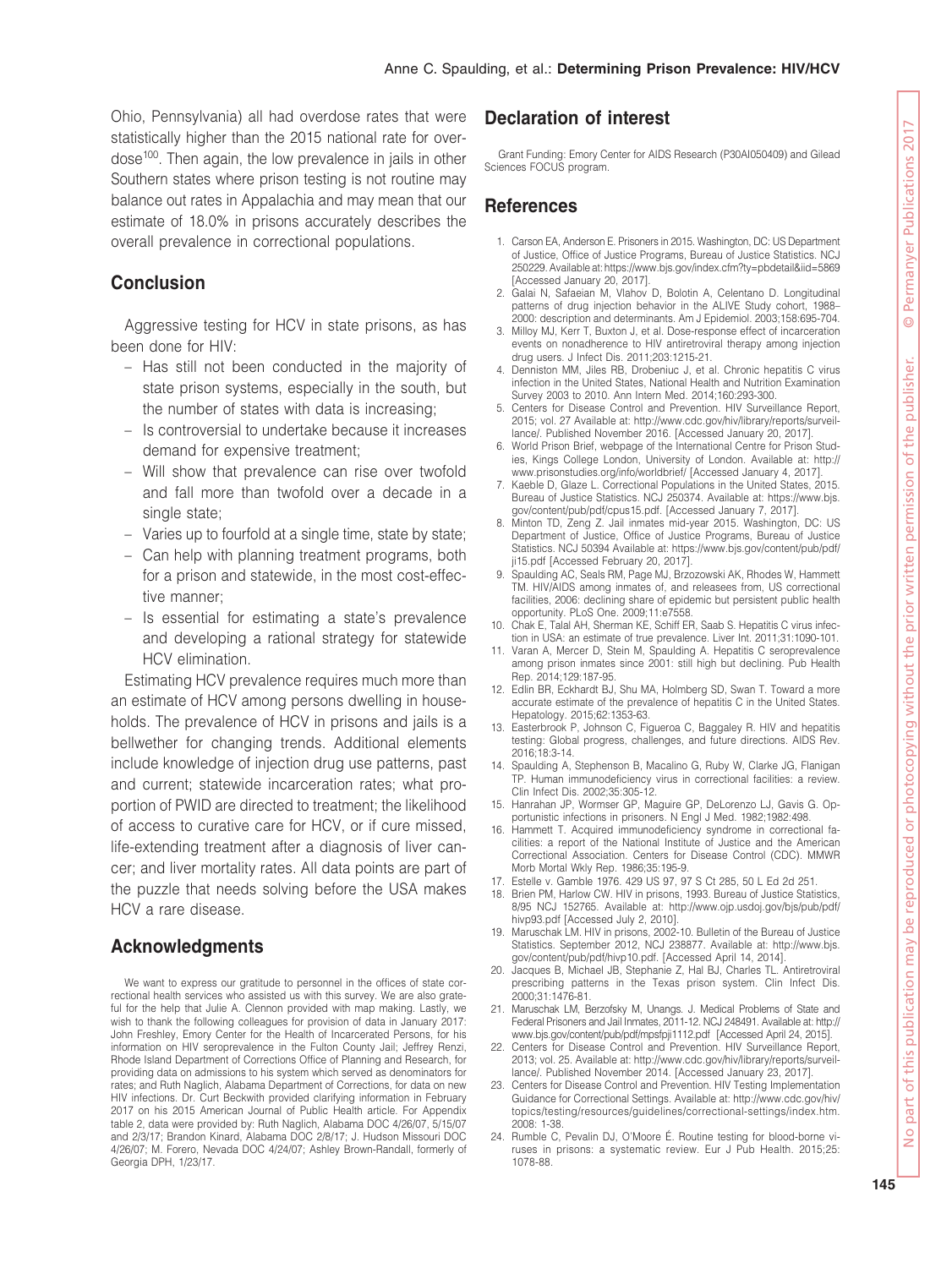- 25. Strick LB, MacGowan RJ, Margolis A, Belcher L. HIV Screening of male inmates during prison intake medical evaluation-Washington, 2006-2010 (Reprinted from MMWR. 2011;60:811-13. 2011). Amer Medical Assoc, Chicago. 2011:1756-7.
- 26. Spaulding AC, Kim MJ, Corpening KT, Carpenter T, Watlington P, Bowden CJ. Establishing an HIV Screening Program Led by Staff Nurs-es in a County Jail. J Public Health Manag Practice 2015;21:538-45.
- 27. Kavasery R, Maru DSR, Sylla LN, Smith D, Altice FL. A prospective controlled trial of routine opt-out HIV testing in a men's jail. PLoS One 2009;4:e8056.
- 28. Kavasery R, Maru DSR, Cornman-Homonoff J, Sylla LN, Smith D, Altice FL. Routine opt-out HIV testing strategies in a female jail setting: A prospective controlled trial. PLoS One. 2009;4:e7648.
- 29. Centers for Disease Control and Prevention (CDC). Routine voluntary opt-out HIV screening into medical intake, Fulton County Georgia, 2011- 2012. MMWR Morb Mortal Wkly Rep. 2013;62:495-7.
- 30. Spaulding AC, Kim MJ, Corpening K, Carpenter T, Watlington P, Bowden CJ. Establishing an HIV screening program led by staff nurses in a county jail. J Public Health Manag Pract. 2015;21:538-45.
- 31. Iroh PA, Mayo H, Nijhawan AE. The HIV care cascade before, during, and after incarceration: a systematic review and data synthesis. Am J Public Health. 2015;105:e5-16.
- 32. Spaulding AC, Booker CA, Freeman SH, et al. Jails, HIV testing and linkage to care services: an overview of the EnhanceLink initiative. AIDS Behav. 2013;17(Suppl 2):S100-7.
- 33. Spaulding AC, Perez SD, Seals RM, Kavasery R, Hallman M, Weiss P. The diversity of release patterns for jail detainees: Implications for public health interventions. Am J Public Health. 2011;101:S347-52.
- 34. McLemore M. Paying the Price: Failure to Deliver HIV Services in Louisiana Parish Jails. Human Rights Watch. 2016. Available at: https://www. hrw.org/report/2016/03/29/paying-price/failure-deliver-hiv-services-louisiana-parish-jails. [Accessed January 4, 2017].
- 35. Desai AA, Latta ET, Spaulding A, Rich JD, Flanigan TP. The importance of routine HIV testing in the incarcerated population: the Rhode Island experience. AIDS Educ Prev. 2002;14:45-52.
- 36. Centers for Disease Control and Prevention (CDC). Routine jail-based HIV testing - Rhode Island, 2000--2007. MMWR Morb Mortal Wkly Rep. 2010;59:742-5.
- 37. Wohl DA, Golin C, Rosen DL, May JM, White BL. Detection of Undiagnosed HIV Among State Prison Entrants. JAMA. 2013;310:2198-9.
- 38. Cohen MS, Chen YQ, McCauley M, et al. Prevention of HIV-1 infection with early antiretroviral therapy. N Engl J Med. 2011;365:493-505.
- 39. Macalino G, Vlahov D, Sanford S, et al. Prevalence and incidence of HIV, HBV, and HCV infections among males in RI prisons. Am J Public Health. 2004;94:1218-23.
- 40. Gough E, Kempf MC, Graham L, et al. HIV and hepatitis B and C incidence rates in US correctional populations and high risk groups: a systematic review and meta-analysis. BMC Public Health. 2010;10:777.
- 41. Rich JD, Dickinson BP, Macalino G, et al. Prevalence and incidence of HIV among incarcerated and reincarcerated women in Rhode Island. J Acquir Immune Defic Syndr. 1999;22:161-6.
- 42. Taussig J, Shouse RL, LaMarre M, et al. HIV transmission among male inmates in a state prison system--Georgia, 1992-2005. MMWR Morb Mortal Wkly Rep. 2006;55:421-6.
- 43. Krebs CP, Simmons M. Intraprison HIV transmission: an assessment of whether it occurs, how it occurs, and who is at risk. AIDS Educ Prev. 2002;14:53-64.
- 44. Steiner A. Implementing California's Prisoners Protections for Family and Community Health Act: A Mandated Condom Access Program within State Prisons. 2016 National STD Prevention Conference; 2016: CDC.
- 45. McCuller WJ, Harawa NT. A condom distribution program in the Los Angeles Men's Central Jail: Sheriff Deputies' attitudes and opinions. J Correct Health Care. 2014;20:195-202.
- 46. Dolan K, Rutter S, Wodak AD. Prison-based syringe exchange programmes: a review of international research and development. Addiction. 2003;98:153-8.
- 47. Dolan K. Evidence about HIV transmission in prisons. Canadian HIV-AIDS Policy Law Newsletter. 1997;3-4:32-8.
- 48. Eholié SP, Badje A, Kouame GM, et al. Antiretroviral treatment regardless of CD4 count: the universal answer to a contextual question. AIDS Res Ther. 2016;13:27.
- 49. Hammett T. HIV/AIDS and other infectious diseases among correctional inmates: transmission, burden, and an appropriate response. Am J Public Health. 2006;96:974-8.
- 50. Mutter RC, Grimes RM, Labarthe D. Evidence of intraprison spread of HIV infection. Arch Intern Med. 1994;154:793-5.
- 51. Weinbaum C, Lyerla R, Margolis H. Centers for Disease Control and Prevention. Prevention and control of infections with hepatitis viruses in correctional settings. MMWR Recomm Rep. 2003;52(RR-1):1-36.
- 52. Vescio MF, Longo B, Babudieri S, et al. Correlates of hepatitis C virus seropositivity in prison inmates: a meta-analysis. J Epidemiol Community Health. 2008;62:305-13.
- 53. U.S. Public Health Service. Updated US Public Health Service guidelines for the management of occupational exposures to HBV, HCV, and HIV and recommendations for postexposure prophylaxis. MMWR Recomm Rep. 2001;50:1-52.
- 54. Hammett T, Harmon M, Rhodes W. The burden of infectious disease among inmates of and releasees from US correctional facilities, 1997. Am J Public Health. 2002;92:1789-94.
- 55. Armstrong GL, Wasley A, Simard EP, et al. The prevalence of hepatitis C virus infection in the United States, 1999 through 2002. Ann Intern Med. 2006;144:705-14.
- 56. Centers for Disease Control and Prevention (CDC). Hepatitis C virus infection among adolescents and young adults - Massachusetts, 2002– 2009. MMWR Morb Mortal Wkly Rep. 2011;60:537-41.
- 57. Suryaprasad AG, White JZ, Xu F, et al. Emerging epidemic of hepatitis C virus infections among young nonurban persons who inject drugs in the United States, 2006-2012. Clin Infect Dis. 2014;59:1411-9.
- 58. Zibbell JE, Iqbal K, Patel RC, et al. Increases in hepatitis C virus infection related to injection drug use among persons aged </=30 years - Kentucky, Tennessee, Virginia, and West Virginia, 2006-2012. MMWR Morb Mortal Wkly Rep. 2015;64:453-8.
- 59. Peters PJ, Pontones P, Hoover KW, et al. HIV infection linked to injection use of oxymorphone in Indiana, 2014–2015. N Engl J Med. 2016; 375:229-39.
- 60. Van Handel MM, Rose CE, Hallisey EJ, et al. County-level vulnerability assessment for rapid dissemination of HIV or HCV infections among persons who inject drugs, United States. J Acquir Immune Defic Syndr. 2016;73:323-31.
- 61. Onofrey S, Aneja J, Haney GA, et al. Underascertainment of acute hepatitis c virus infections in the u.s. surveillance system: A case series and chart review. Ann Intern Med. 2015;163:254-61.
- 62. He T, Li K, Roberts MS, et al. Prevention of Hepatitis C by Screening and Treatment in US Prisons. Ann Intern Med. 2016;164:84-92.
- 63. Larney S, Mahowald MK, Scharff N, Flanigan TP, Beckwith CG, Zaller ND. Epidemiology of hepatitis C virus in Pennsylvania State prisons, 2004–2012: limitations of 1945–1965 birth cohort screening in correctional settings. Am J Public Health. 2014;106:e69-74.
- 64. Akiyama MJ, Kaba F, Rosner Z, Alper H, Holzman RS, MacDonald R. Hepatitis C screening of the "Birth Cohort" (Born 1945-1965) and younger inmates of New York City jails. Am J Public Health. 2016;106:1276-7.
- 65. Kuncio DE, Newbern EC, Fernandez-Viña MH, Herdman B, Johnson CC, Viner KM. Comparison of risk-based hepatitis C Screening and the true seroprevalence in an urban prison system. J Urban Health. 2015;92:379-86.
- 66. Stockman LJ, Greer J, Holzmacher R, et al. Performance of risk-based and birth-cohort strategies for identifying hepatitis C Virus infection among people entering prison, Wisconsin, 2014. Public Health Rep. 2016;131:544-51.
- 67. Spaulding AC, Thomas DL. Screening for HCV infection in jails. JAMA. 2012;307:1259-60.
- 68. Fox RK, Currie SL, Evans J, et al. Hepatitis C virus infection among prisoners in the California State Correctional System. Clin Infect Dis. 2005;41:177-86.
- 69. Beckman AL, Bilinski A, Boyko R, et al. New hepatitis C drugs are very costly and unavailable to many state prisoners. Health Aff. 2016;35:1893-901.
- 70. Beckwith CG, Kurth AE, Bazerman LB, et al. A pilot study of rapid hepatitis C virus testing in the Rhode Island Department of Corrections. J Public Health. 2016;38:130-7.
- 71. Beckwith CG, Kurth AE, Bazerman L, et al. Survey of US correctional institutions for routine HCV testing. Am J Public Health. 2015;105:68-71.
- 72. DeLaFlor C, Porsa E, Nijhawan AE. Opt-out HIV/HCV testing among jail inmates. CROI. February 13-16, 2017, Seattle, Washington. [Abstract # 957].
- 73. Cocoros N, Nettle E, Church D, et al. Screening for Hepatitis C as a Prevention Enhancement (SHAPE) for HIV: An Integration Pilot Initiative in a Massachusetts County Correctional Facility. Public Health Rep. 2014;129:5-11.
- 74. Spaulding A, Bowden C, Miller L, Mbaba M, Church J. (Invited Presentation). An IIDDEALL Program for Jails: Integrating Infectious Disease Detection at Entry and Linkage to Care. CDC HIV Prevention Conference. Atlanta GA, 2011.
- 75. Spaulding A, Kim A, Harzke A, et al. Impact of new therapeutics for hepatitis C virus infection in incarcerated populations. Top Antivir Med. 2013;21:27-35.
- 76. Wenger PJ, Rottnek F, Parker T, Crippin JS. Assessment of hepatitis C risk factors and infection prevalence in a jail population. Am J Public Health. 2014;104:1722-7.
- 77. Schoenbachler BT, Smith BD, Sena AC, et al. Hepatitis C virus testing and linkage to care in North Carolina and South Carolina Jails, 2012- 2014. Public Health Rep. 2016;131(Suppl 2):98-104.
- 78. Akiyama MJ, Kaba F, Rosner Z, et al. Correlates of hepatitis C virus infection in the Targeted Testing Program of the New York City Jail System. Public Health Rep. 2017;132:41-7.
- 79. Larney S, Kopinski H, Beckwith CG, et al. Incidence and prevalence of hepatitis C in prisons and other closed settings: Results of a systematic review and meta-analysis. Hepatology. 2013;58:1215-24.